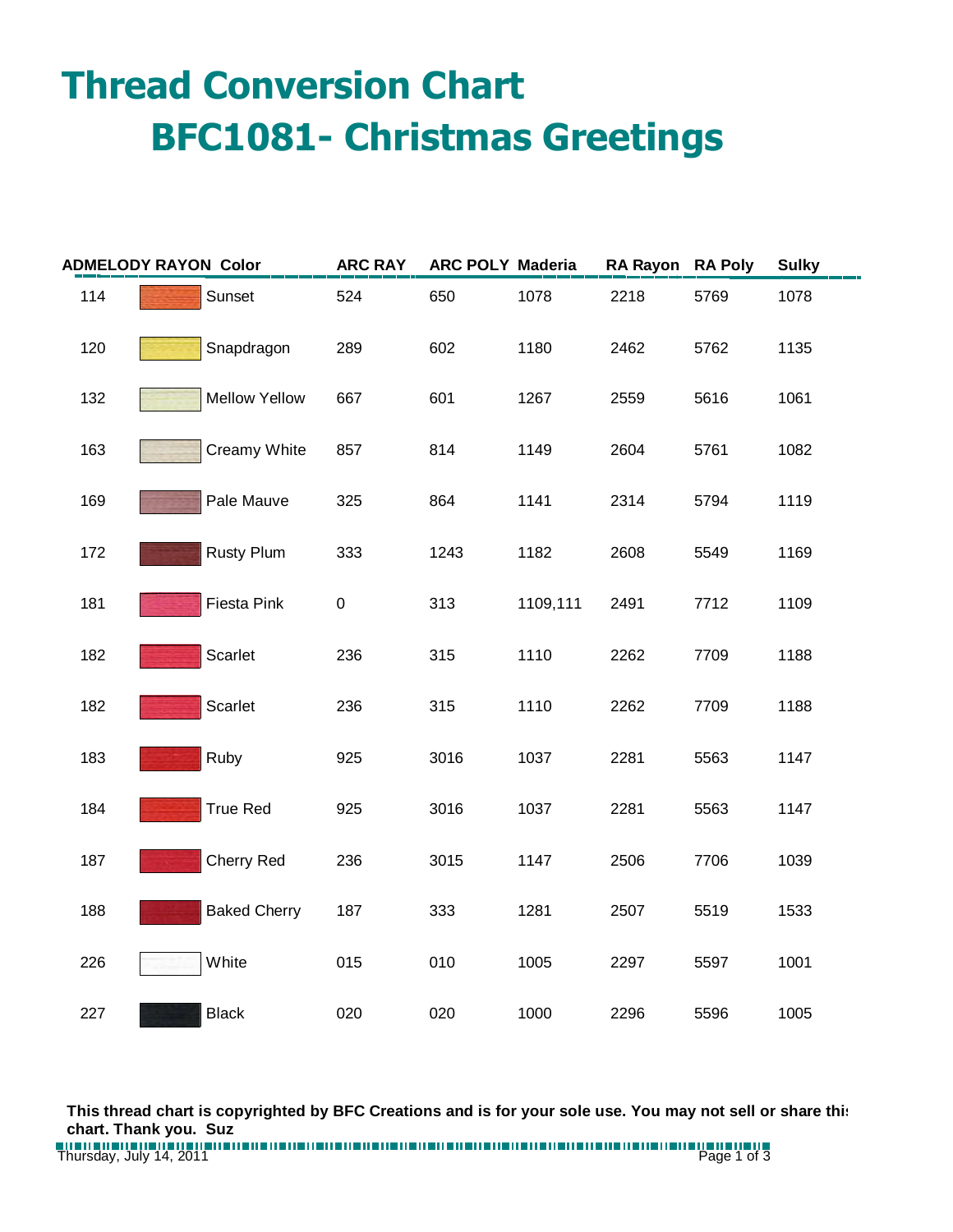| <b>ADMELODY RAYON Color</b> |  |                     | <b>ARC RAY</b>   | <b>ARC POLY Maderia</b> |      | <b>RA Rayon</b> | <b>RA Poly</b> | <b>Sulky</b> |
|-----------------------------|--|---------------------|------------------|-------------------------|------|-----------------|----------------|--------------|
| 233                         |  | Sea Green           | 0                | 963                     | 1227 | 2954            | 9107           | 1207         |
| 235                         |  | Grecian Green       | 363              | 963                     | 1170 | 2551            | 5502           | 1212         |
| 238                         |  | Forest Green        | 364              | 995                     | 1189 | 2631            | 2852           | 1175         |
| 239                         |  | Pine Green          | 695              | 240                     | 1397 | 2631            | 5615           | 1174         |
| 263                         |  | Palest Mint         | $\pmb{0}$        | 442                     | 1097 | 2555            | 5618           | 1077         |
| 267                         |  | Marshland Green 630 |                  | 949                     | 1245 | 2517            | 5611           | 1045         |
| 269                         |  | Dark Celery         | 791              | 983                     | 1049 | 2321            | 5621           | 1104         |
| 271                         |  | Fresh Green         | 0                | 983                     | 1049 | 2321            | 5621           | 1104         |
| 272                         |  | Meadow Green        | 0                | 5557                    | 1369 | 2226            | 5526           | 1049         |
| 276                         |  | Foliage Green       | 722              | 557                     | 1101 | 2738            | 5611           | 1101         |
| 309                         |  | Cream de Menthe 617 |                  | 962                     | 1099 | 2547            | 9149           | 1100         |
| 310                         |  | Smokey Sage         | $\boldsymbol{0}$ | 1619                    | 1169 | 2282            | 9108           | 1047         |
| 313                         |  | Dk. Leaf Green      | 692              | 240                     | 1189 | 2229            | 9152           | 1175         |
| 318                         |  | Sage                | 222              | 1615                    | 1098 | 2284            | 9144           | 1101         |
| 321                         |  | Goldenrod           | 625              | 982                     | 1102 | 2547            | 9035           | 1067         |
| 322                         |  | <b>Tawny Gold</b>   | 396              | 616                     | 1159 | 2596            | 9035           | 1227         |
| 323                         |  | Wheat Brown         | 401              | 619                     | 1192 | 2400            | 5501           | 1126         |
| 324                         |  | Khaki               | 0                | 842                     | 1196 | 2333            | 5501           | 1227         |
| 333                         |  | TerraCotta          | 0                | 253                     | 1257 | 2481            | 5589           | 1216         |

**This thread chart is copyrighted by BFC Creations and is for your sole use. You may not sell or share this chart. Thank you. Suz**